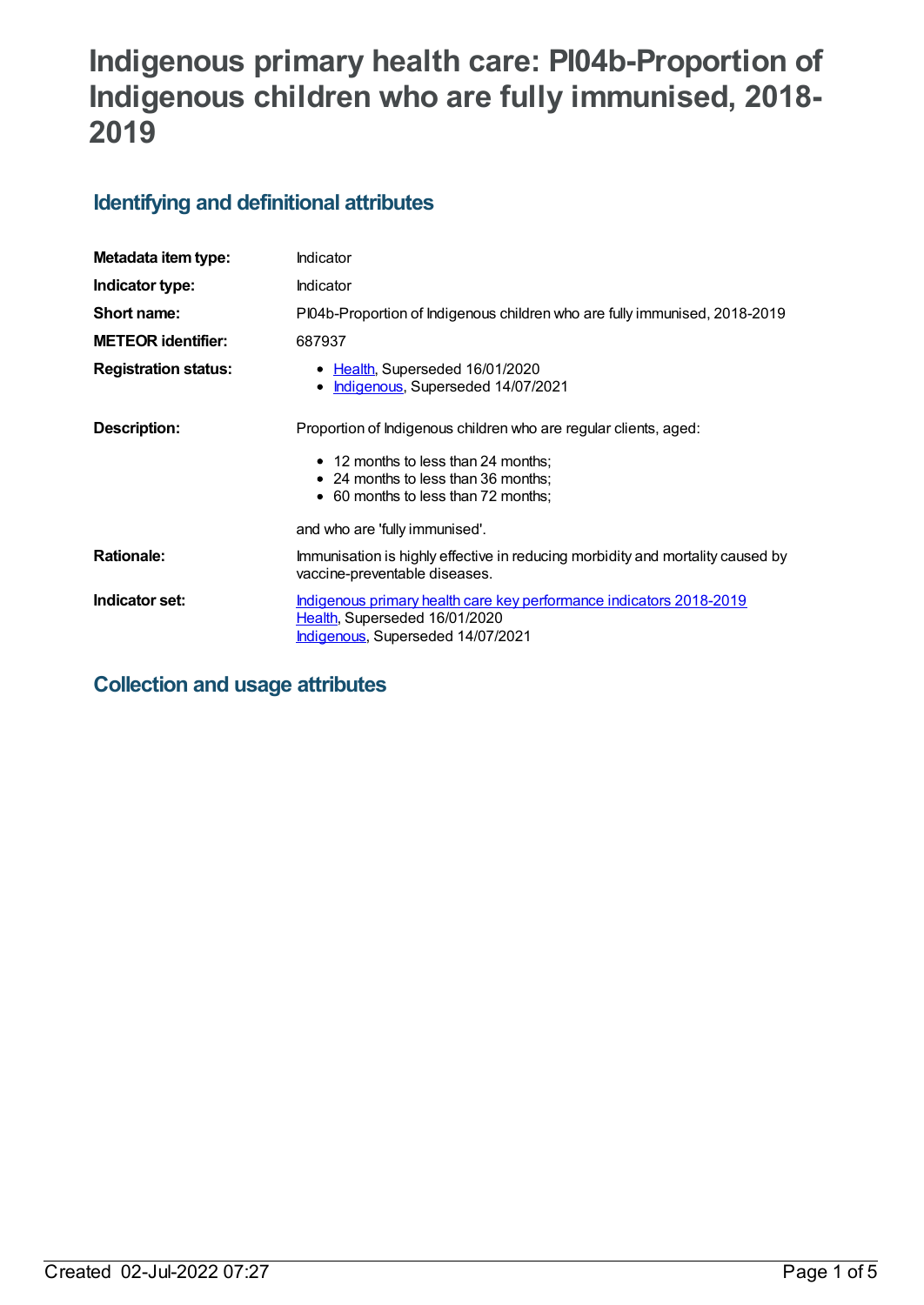#### **Computation description:** Proportion of Indigenous children who are regular clients, aged:

- 12 months to less than 24 months;
- 24 months to less than 36 months;
- 60 months to less than 72 months;

and who are 'fully immunised'.

|                     | 'Regular client' refers to a client of an Australian Government Department of Health-<br>funded primary health-care service (that is required to report against the Indigenous<br>primary health care key performance indicators) who has an active medical record;<br>that is, a client who has attended the Department of Health-funded primary health-<br>care service at least 3 times in 2 years. |
|---------------------|--------------------------------------------------------------------------------------------------------------------------------------------------------------------------------------------------------------------------------------------------------------------------------------------------------------------------------------------------------------------------------------------------------|
|                     | Presented as a percentage.                                                                                                                                                                                                                                                                                                                                                                             |
|                     | This indicator is calculated separately for each age milestone.                                                                                                                                                                                                                                                                                                                                        |
|                     | 'Fully immunised' status is determined in accordance with the National<br>Immunisation Program Schedule (DoH 2013). The childhood vaccinations essential<br>to be considered 'fully immunised' include:                                                                                                                                                                                                |
|                     | • DTPa (diphtheria, tetanus, pertussis)<br>• HiB (haemophilus influenzae type B)<br>$\bullet$ Polio<br>$\bullet$ Hep B (hepatitis B)<br>• MMR (measles, mumps, rubella).                                                                                                                                                                                                                               |
|                     | A child is considered 'fully immunised' if they have received the following<br>vaccinations by the specified age milestones:                                                                                                                                                                                                                                                                           |
|                     | • At 12 months: 3 doses DTPa; 3 doses Polio; 2 or 3 doses HiB; 2 or 3<br>doses Hep B<br>• At 24 months: 3 doses DTPa; 3 doses Polio; 3 or 4 doses HiB; 3 doses Hep<br>B; 1 dose MMR<br>• At 60 months: 4 doses DTPa; 4 doses Polio; 2 doses MMR.                                                                                                                                                       |
| <b>Computation:</b> | (Numerator ÷ Denominator) x 100                                                                                                                                                                                                                                                                                                                                                                        |
| Numerator:          | Calculation A: Number of Indigenous children who are regular clients, aged 12<br>months to less than 24 months and who are 'fully immunised'.                                                                                                                                                                                                                                                          |
|                     | Calculation B: Number of Indigenous children who are regular clients, aged 24<br>months to less than 36 months and who are 'fully immunised'.                                                                                                                                                                                                                                                          |
|                     | Calculation C: Number of Indigenous children who are regular clients, aged 60<br>months to less than 72 months and who are 'fully immunised'.                                                                                                                                                                                                                                                          |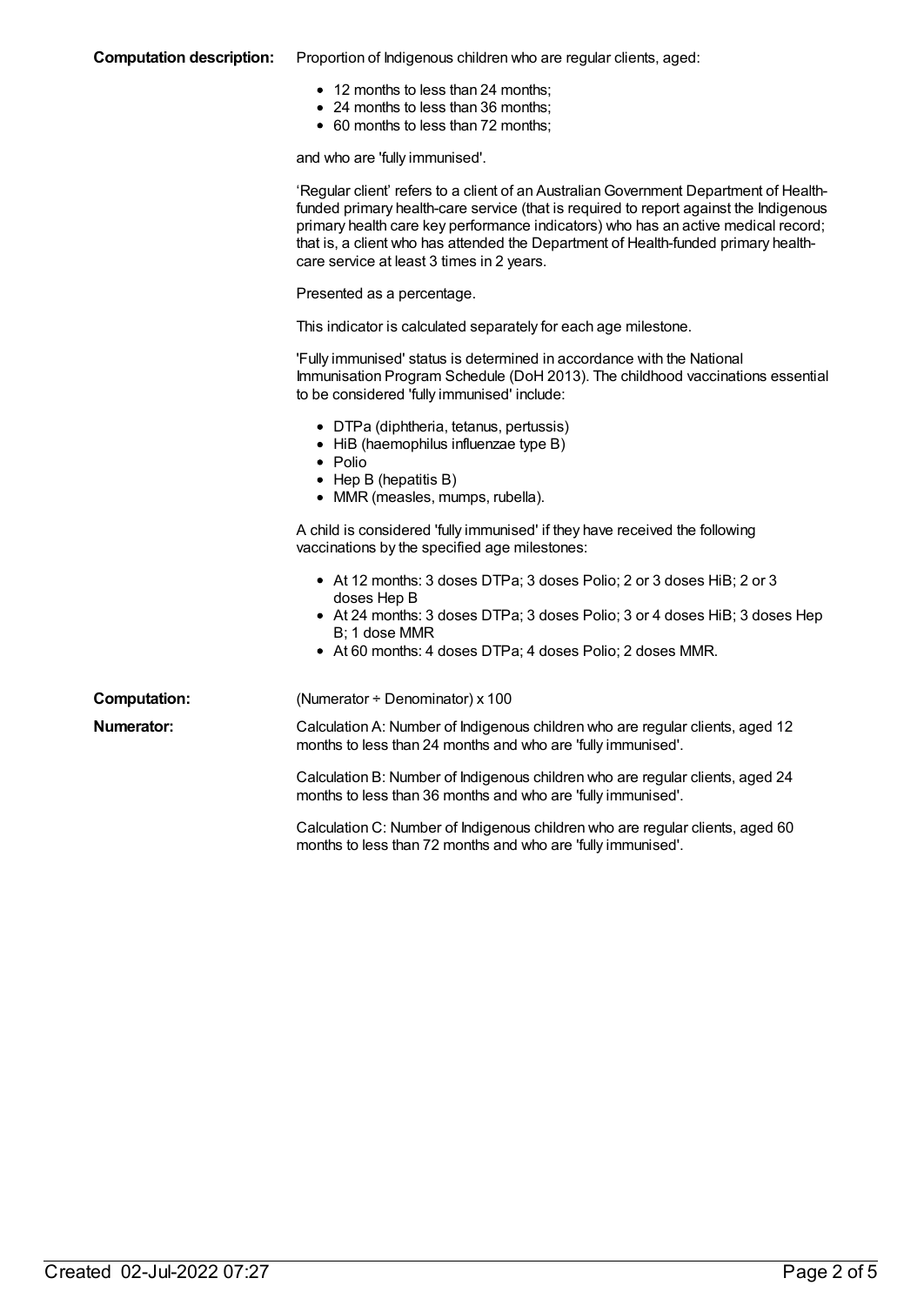[Person—age,](https://meteor.aihw.gov.au/content/303794) total years N[NN]

**Data Source**

[Indigenous](https://meteor.aihw.gov.au/content/430643) primary health care data collection

**NMDS / DSS**

[Indigenous](https://meteor.aihw.gov.au/content/694101) primary health care NBEDS 2018–19

**Data Element / Data Set**

[Child—fully](https://meteor.aihw.gov.au/content/457664) immunised recorded indicator, yes/no code N

**Data Source**

[Indigenous](https://meteor.aihw.gov.au/content/430643) primary health care data collection

**NMDS / DSS**

[Indigenous](https://meteor.aihw.gov.au/content/694101) primary health care NBEDS 2018-19

**Data Element / Data Set**

[Person—Indigenous](https://meteor.aihw.gov.au/content/602543) status, code N

**Data Source**

[Indigenous](https://meteor.aihw.gov.au/content/430643) primary health care data collection

**NMDS / DSS**

[Indigenous](https://meteor.aihw.gov.au/content/694101) primary health care NBEDS 2018-19

**Data Element / Data Set**

[Person—regular](https://meteor.aihw.gov.au/content/686291) client indicator, yes/no code N

**Data Source**

[Indigenous](https://meteor.aihw.gov.au/content/430643) primary health care data collection

**NMDS / DSS**

[Indigenous](https://meteor.aihw.gov.au/content/694101) primary health care NBEDS 2018–19

**Denominator:** Calculation A: Total number of Indigenous children who are regular clients and aged 12 months to less than 24 months.

> Calculation B: Total number of Indigenous children who are regular clients and aged 24 months to less than 36 months.

Calculation C: Total number of Indigenous children who are regular clients and aged 60 months to less than 72 months.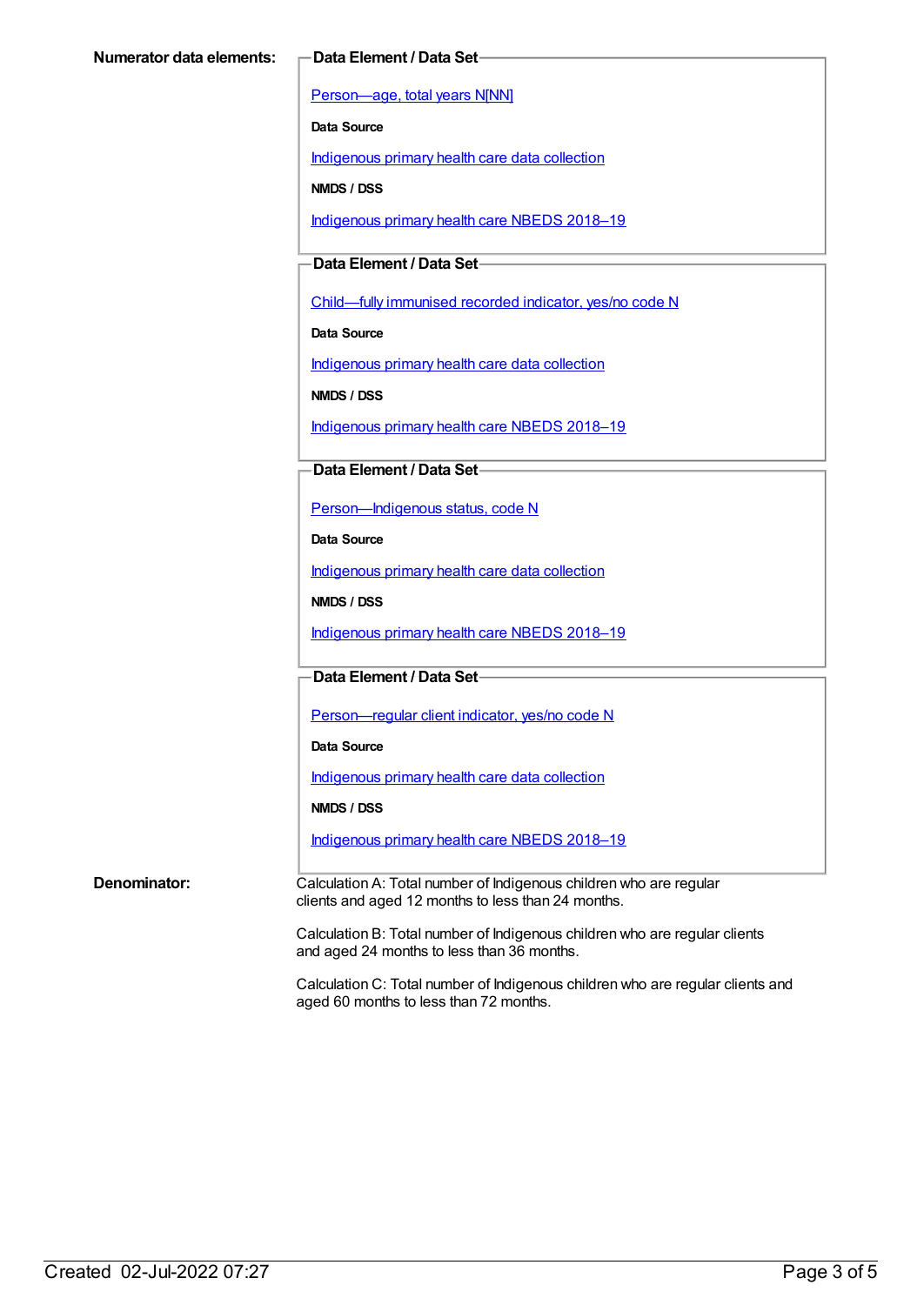| Denominator data |  |
|------------------|--|
| elements:        |  |

#### **Data Element / Data Set**

[Person—age,](https://meteor.aihw.gov.au/content/303794) total years N[NN]

**Data Source**

[Indigenous](https://meteor.aihw.gov.au/content/430643) primary health care data collection

**NMDS / DSS**

[Indigenous](https://meteor.aihw.gov.au/content/694101) primary health care NBEDS 2018-19

### **Data Element / Data Set**

Person-Indigenous status, code N

**Data Source**

[Indigenous](https://meteor.aihw.gov.au/content/430643) primary health care data collection

**NMDS / DSS**

[Indigenous](https://meteor.aihw.gov.au/content/694101) primary health care NBEDS 2018-19

### **Data Element / Data Set**

[Person—regular](https://meteor.aihw.gov.au/content/686291) client indicator, yes/no code N

**Data Source**

[Indigenous](https://meteor.aihw.gov.au/content/430643) primary health care data collection

**NMDS / DSS**

[Indigenous](https://meteor.aihw.gov.au/content/694101) primary health care NBEDS 2018-19

## **Representational attributes**

| <b>Representation class:</b> | Percentage |
|------------------------------|------------|
| Data type:                   | Real       |
| Unit of measure:             | Person     |
| Format:                      | N[N].N     |

## **Indicator conceptual framework**

| <b>Framework and</b><br>dimensions: | <b>Effective/Appropriate/Efficient</b>                |
|-------------------------------------|-------------------------------------------------------|
| Data source attributes              |                                                       |
| Data sources:                       | Data Source                                           |
|                                     | <u>Indigenous primary health care data collection</u> |
|                                     | Frequency                                             |
|                                     | 6 monthly                                             |
|                                     |                                                       |

**Data custodian**

Australian Institute of Health and Welfare.